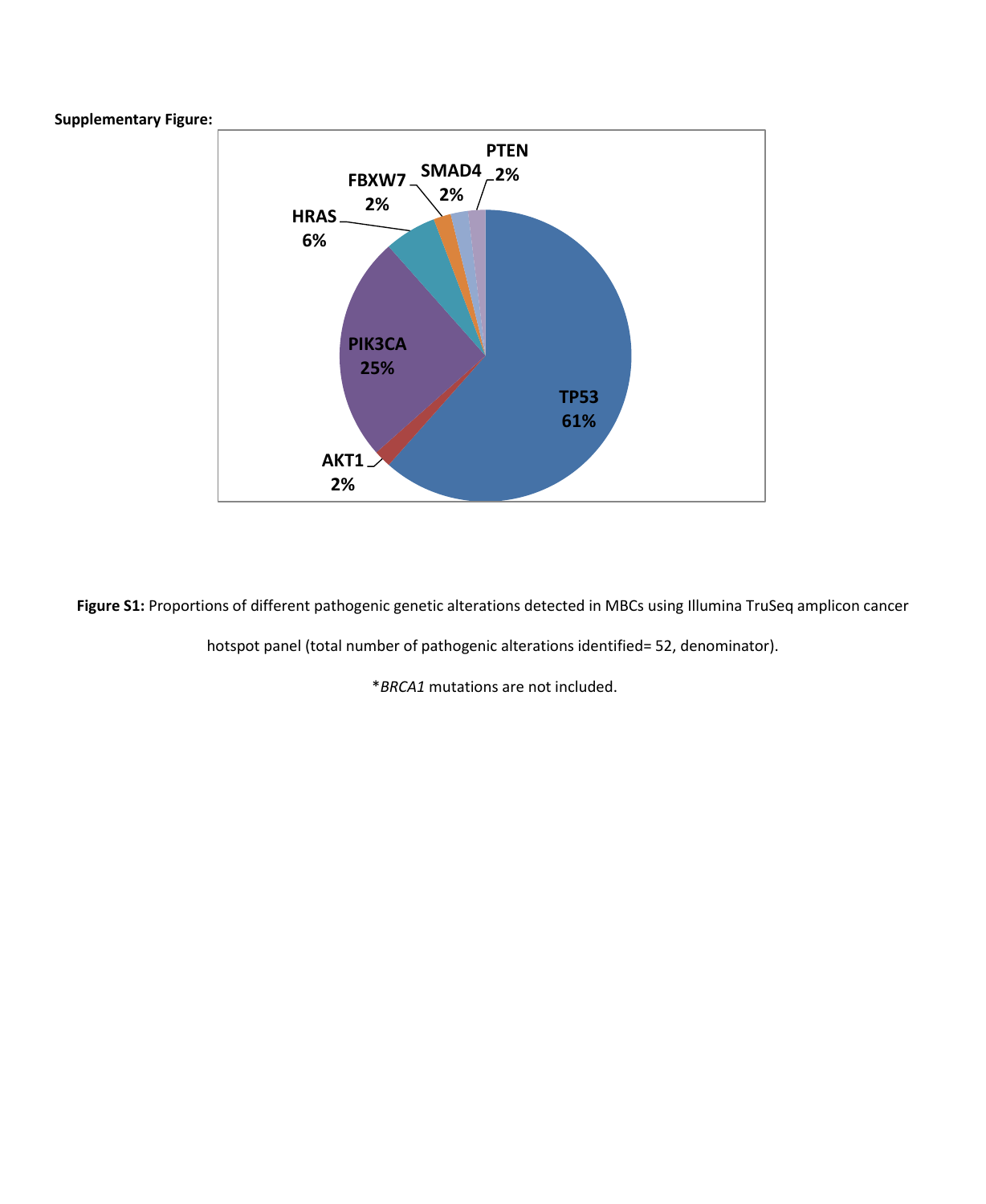## **Supplementary Tables:**

| Patient         |                                                               |                                                                    |  |  |  |
|-----------------|---------------------------------------------------------------|--------------------------------------------------------------------|--|--|--|
| #               | ALTERATIONS SEEN IN MBC CASES AND THEIR CLINICAL SIGNIFICANCE |                                                                    |  |  |  |
| 1               | TP53 (1195T)                                                  | pathogenic/presumed pathogenic                                     |  |  |  |
| 2               | TP53 (C242fs); AKT1 (E17K)                                    | pathogenic/presumed pathogenic; pathogenic/presumed pathogenic     |  |  |  |
| 3               | TP53 (S241C)                                                  | pathogenic/presumed pathogenic                                     |  |  |  |
| 4               | TP53 (E198X); PIK3CA (K111del)                                | pathogenic/presumed pathogenic; pathogenic/presumed pathogenic     |  |  |  |
| 5               | TP53 (R248Q)                                                  | pathogenic/presumed pathogenic                                     |  |  |  |
| 6               | TP53 (R282W); STK11 (F354L)                                   | pathogenic/presumed pathogenic; likely benign                      |  |  |  |
|                 | PIK3CA (H1047R); HRAS (Q61L); APC                             | pathogenic/presumed pathogenic; pathogenic/presumed pathogenic;    |  |  |  |
| 7               | (I1307K glm)                                                  | other                                                              |  |  |  |
| 8               | TP53 (V216M)                                                  | pathogenic/presumed pathogenic                                     |  |  |  |
| 9               | FBXW7 (Q508X)                                                 | pathogenic/presumed pathogenic                                     |  |  |  |
| 10              | TP53 (S241C)                                                  | pathogenic/presumed pathogenic                                     |  |  |  |
|                 | c-KIT* (T67S); TP53 (R248W); SMAD4                            | likely benign; pathogenic/presumed pathogenic; pathogenic/presumed |  |  |  |
| 11              | (D415fs)                                                      | pathogenic                                                         |  |  |  |
| 12              | TP53 (C242X)                                                  | pathogenic/presumed pathogenic                                     |  |  |  |
| 13              | HRAS (Q61L)                                                   | pathogenic/presumed pathogenic                                     |  |  |  |
| 14              | TP53 (D281E)                                                  | pathogenic/presumed pathogenic                                     |  |  |  |
| 15              | TP53 (Y163C)                                                  | pathogenic/presumed pathogenic                                     |  |  |  |
| 16              | PIK3CA (H1047L)                                               | pathogenic/presumed pathogenic                                     |  |  |  |
|                 | TP53 (S106R); PIK3CA (H1047R); MLH1                           | pathogenic/presumed pathogenic; pathogenic/presumed pathogenic;    |  |  |  |
| 17              | (S406N)                                                       | likely benign                                                      |  |  |  |
| 18              | PIK3CA (H1047L)                                               | pathogenic/presumed pathogenic                                     |  |  |  |
| 19              | TP53 (G244S)                                                  | pathogenic/presumed pathogenic                                     |  |  |  |
| 20 <sub>2</sub> | <b>CMET</b> (T1010I)                                          | likely benign                                                      |  |  |  |
| 21              | TP53 (V173M); HRAS (L52R)                                     | pathogenic/presumed pathogenic; variant of unknown significance    |  |  |  |
| 22              | PTEN (R233X); PIK3CA (H1047R)                                 | pathogenic/presumed pathogenic; pathogenic/presumed pathogenic     |  |  |  |
| 23              | HRAS (G13V); BRAF (N581I)                                     | pathogenic/presumed pathogenic; variant of unknown significance    |  |  |  |
| 24              | PIK3CA (H1047R)                                               | pathogenic/presumed pathogenic                                     |  |  |  |
| 25              | TP53 (R273H)                                                  | pathogenic/presumed pathogenic                                     |  |  |  |
| 26              | TP53 (R33fs); JAK3 (V722I)                                    | pathogenic/presumed pathogenic; variant of unknown significance    |  |  |  |
| 27              | TP53 (R273C); FBXW7 (T463S)                                   | pathogenic/presumed pathogenic; variant of unknown signifcance     |  |  |  |
| 28              | TP53 (R213X)                                                  | pathogenic/presumed pathogenic                                     |  |  |  |
| 29              | PIK3CA (H1047R)                                               | pathogenic/presumed pathogenic                                     |  |  |  |
| 30              | PIK3CA (N345K)                                                | pathogenic/presumed pathogenic                                     |  |  |  |
| 31              | TP53 (C242fs)                                                 | pathogenic/presumed pathogenic                                     |  |  |  |
| 32              | TP53 (1195T)                                                  | pathogenic/presumed pathogenic                                     |  |  |  |
| 33              | TP53 (R110fs)                                                 | pathogenic/presumed pathogenic                                     |  |  |  |
| 34              | TP53 (Q165X)                                                  | pathogenic/presumed pathogenic                                     |  |  |  |
| 35              | TP53 (C242fs); JAK3 (V722I)                                   | pathogenic/presumed pathogenic; variant of unknown significance    |  |  |  |
|                 |                                                               |                                                                    |  |  |  |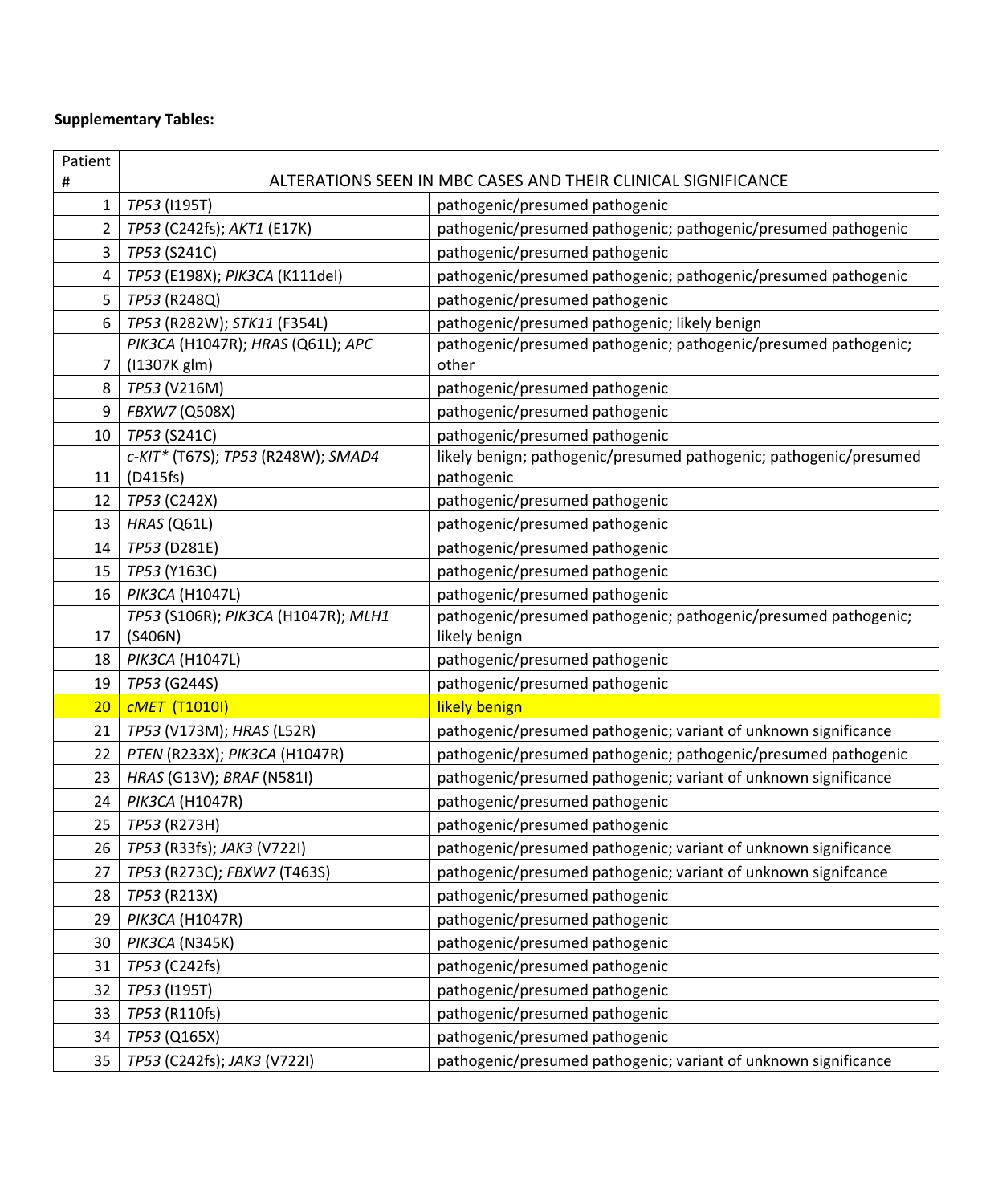| 36 | TP53 (R273C)                                                                                                         | pathogenic/presumed pathogenic                                 |  |  |
|----|----------------------------------------------------------------------------------------------------------------------|----------------------------------------------------------------|--|--|
| 37 | TP53 (C242X)                                                                                                         | pathogenic/presumed pathogenic                                 |  |  |
| 38 | PIK3CA (H1047R)                                                                                                      | pathogenic/presumed pathogenic                                 |  |  |
| 39 | TP53 (Y220C); cMET (T1010I)                                                                                          | pathogenic/presumed pathogenic; likely benign                  |  |  |
| 40 | PIK3CA (H1047R)                                                                                                      | pathogenic/presumed pathogenic                                 |  |  |
| 41 | <b>STK11 (F354L)</b>                                                                                                 | likely benign                                                  |  |  |
| 42 | TP53 (R175H)                                                                                                         | pathogenic/presumed pathogenic                                 |  |  |
| 43 | TP53 (C238Y); PIK3CA (H1047R)                                                                                        | pathogenic/presumed pathogenic; pathogenic/presumed pathogenic |  |  |
| 44 | TP53 (C176F)                                                                                                         | pathogenic/presumed pathogenic                                 |  |  |
| 45 | <b>STK11 (F354L)</b>                                                                                                 | likely benign                                                  |  |  |
| 46 | PIK3CA (P539R); RET (Y719F)                                                                                          | pathogenic/presumed pathogenic; likely benign                  |  |  |
| 47 | TP53 (V274F); PTEN (K13E & R15fs)                                                                                    | pathogenic/presumed pathogenic; pathogenic/presumed pathogenic |  |  |
| 48 | TP53 (R273H)                                                                                                         | pathogenic/presumed pathogenic                                 |  |  |
|    | *other- mild mutation that is a common germline variant in the Ashkenazi Jewish population. Carriers have a slightly |                                                                |  |  |
|    | increased risk of colon cancer.                                                                                      |                                                                |  |  |
|    | The row highlighted in yellow shows patients with non-pathogenic mutations and were not counted during the           |                                                                |  |  |
|    | discussion                                                                                                           |                                                                |  |  |

**Table S1**: Specific alterations in genes and their clinical significance in all interpretable cases of MBCs.

| PATHOGENIC ALTERATIONS IN MBCS |           |  |  |
|--------------------------------|-----------|--|--|
| Altered pathogenic gene        | Frequency |  |  |
| <b>TP53</b>                    | 32        |  |  |
| AKT1                           | 1         |  |  |
| Wild Type                      | 9         |  |  |
| PIK3CA                         | 13        |  |  |
| HRAS                           | 3         |  |  |
| <b>FBXW7</b>                   | 1         |  |  |
| SMAD4                          | 1         |  |  |
| <b>PTEN</b>                    | 1         |  |  |
| Total number of mutations      | 52        |  |  |
|                                |           |  |  |

**Table S2**: Pathogenic/presumed alterations and frequency seen in MBCs.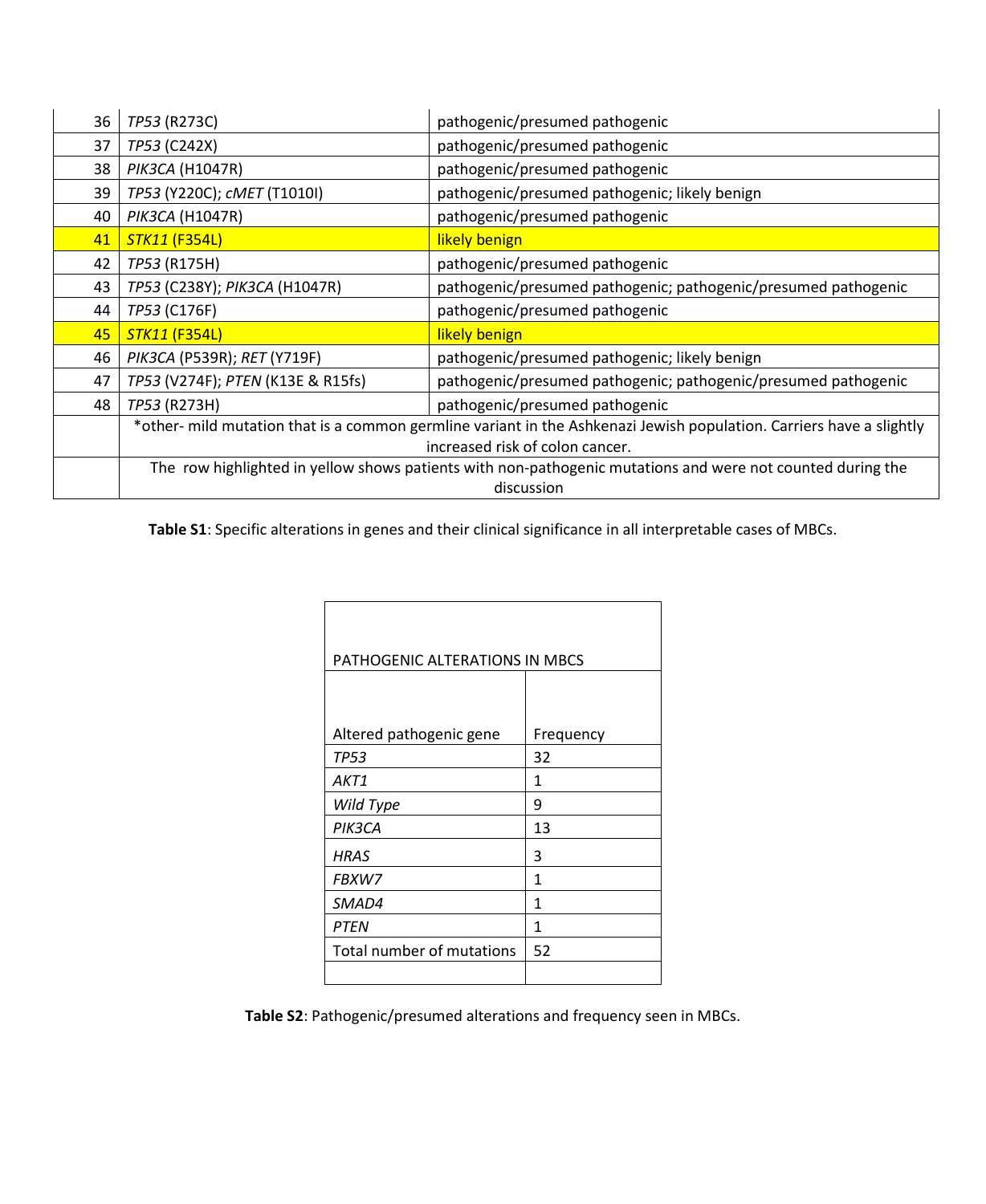| PATHOGENIC ALTERATIONS IN TNBCs             |                |  |  |
|---------------------------------------------|----------------|--|--|
| Total number of patients<br>with pathogenic |                |  |  |
| mutations                                   | 94             |  |  |
| Altered gene                                | Frequency      |  |  |
| <b>TP53</b>                                 | 83             |  |  |
| PIK3CA                                      | 13             |  |  |
| AKT1                                        | 4              |  |  |
| STK11                                       | $\overline{2}$ |  |  |
| BRCA1                                       | 4              |  |  |
| <b>BRCA2</b>                                | 3              |  |  |
| <b>HRAS</b>                                 | $\mathbf{1}$   |  |  |
| <b>KRAS</b>                                 | 1              |  |  |
| <b>APC</b>                                  | $\overline{2}$ |  |  |
| FGFR2                                       | $\overline{2}$ |  |  |
| FGFR3                                       | 1              |  |  |
| MAPK1                                       | 1              |  |  |
| <b>PTEN</b>                                 | $\overline{1}$ |  |  |
| ERBB2                                       | 3              |  |  |
| ERBB3                                       | $\overline{1}$ |  |  |
| CDKN2A                                      | 1              |  |  |
| KDR                                         | $\mathbf{1}$   |  |  |
| ABL1                                        | 1              |  |  |
| DDR2                                        | 1              |  |  |
| <b>ARAF</b>                                 | $\overline{1}$ |  |  |
| <b>FGF10</b>                                | $\mathbf{1}$   |  |  |
| CCNE1                                       | $\mathbf{1}$   |  |  |
| MCL1                                        | 1              |  |  |
| Total number of                             |                |  |  |
| mutations                                   | 130            |  |  |

**Table S3:** Pathogenic alterations and their frequency in TNBCs.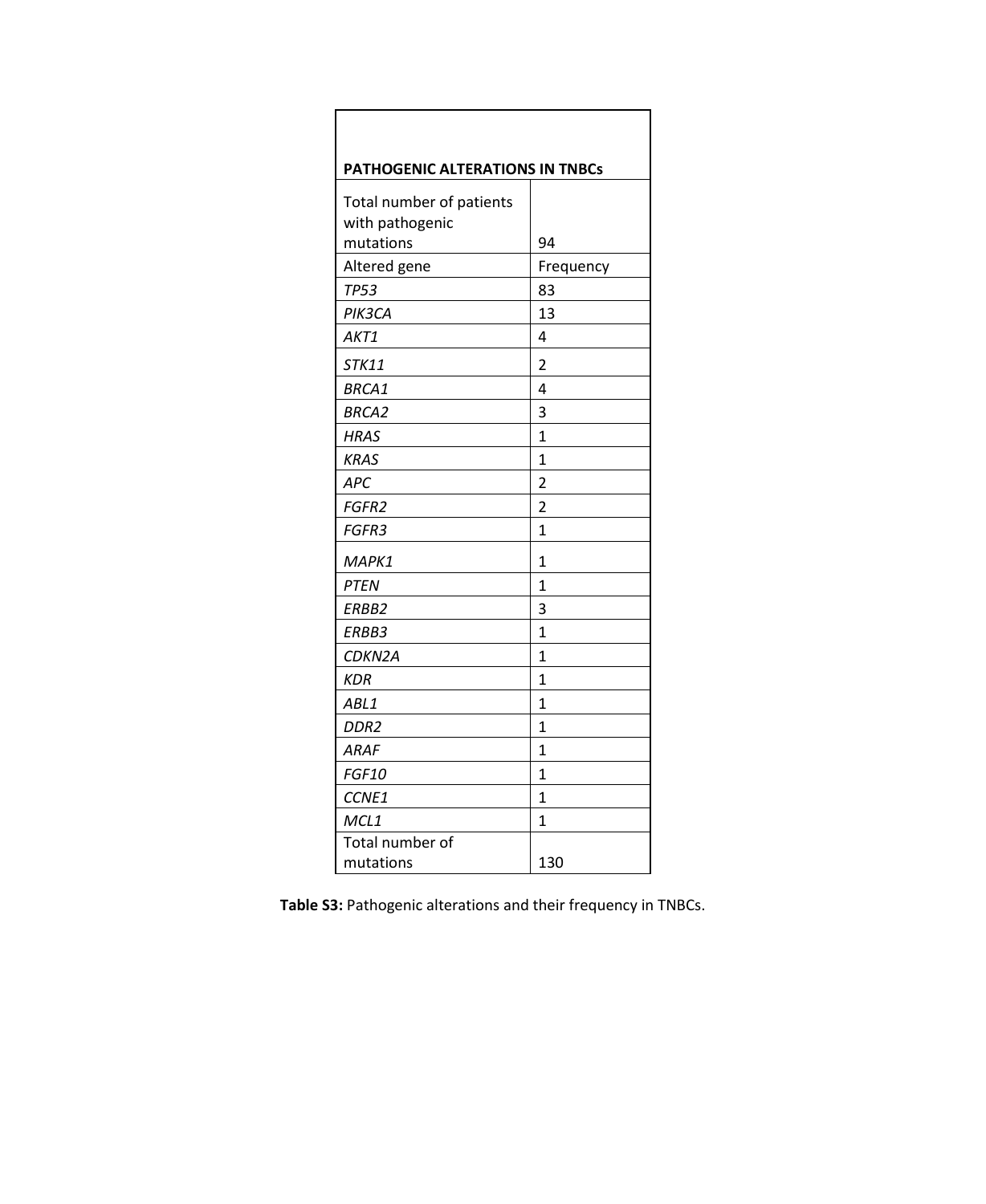| <b>PATHOGENIC ALTERATIONS IN HORMONE</b><br>POSITIVE (HER2/NEU NEGATIVE) BREAST<br><b>CANCERS</b> |                |  |  |
|---------------------------------------------------------------------------------------------------|----------------|--|--|
|                                                                                                   |                |  |  |
| Total number of patients<br>with pathogenic mutations                                             | 58             |  |  |
| Altered gene                                                                                      | Frequency      |  |  |
| BRCA <sub>2</sub>                                                                                 | $\overline{2}$ |  |  |
| BRCA1                                                                                             | 4              |  |  |
| FRBB <sub>2</sub>                                                                                 | 3              |  |  |
| CDH <sub>1</sub>                                                                                  | 1              |  |  |
| <b>TP53</b>                                                                                       | 25             |  |  |
| PIK3CA                                                                                            | 34             |  |  |
| SMAD4                                                                                             | $\mathbf{1}$   |  |  |
| AKT1                                                                                              | 4              |  |  |
| <b>PTEN</b>                                                                                       | 3              |  |  |
| <b>MYC</b>                                                                                        | 1              |  |  |
| <b>ATM</b>                                                                                        | 1              |  |  |
| <b>APC</b>                                                                                        | 1              |  |  |
| Total number of mutations                                                                         | 80             |  |  |

**Table S4:** Pathogenic alterations and their frequency in Luminal breast cancer cases.

| <b>PATHOGENIC ALTERATIONS IN HER2 POSITIVE BREAST</b><br><b>CANCERS</b> |           |  |  |
|-------------------------------------------------------------------------|-----------|--|--|
|                                                                         |           |  |  |
| Total number of patients with                                           |           |  |  |
| pathogenic mutations                                                    | 20        |  |  |
| Altered gene                                                            | Frequency |  |  |
| <b>TP53</b>                                                             | 18        |  |  |
| PIK3CA                                                                  | 11        |  |  |
| <b>PTFN</b>                                                             | 1         |  |  |
| FRBB <sub>2</sub>                                                       | 1         |  |  |
| Total number of mutations                                               | 32        |  |  |

**Table S5:** Pathogenic alterations and their frequency in HER2+ breast cancer cases.